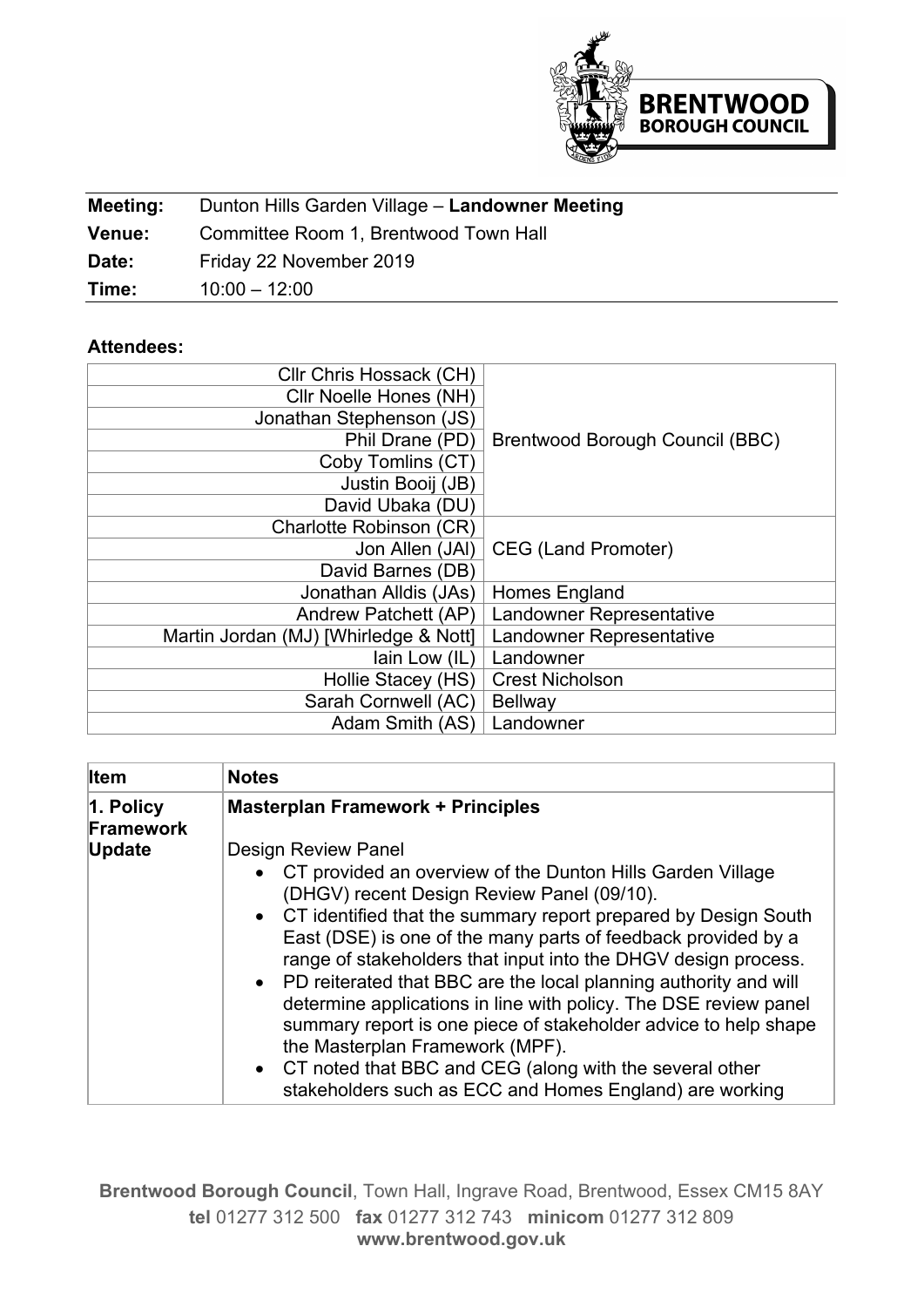|               | together to update the MPF which subsequently responds to<br>many of the comments raised in the DSE summary report.                                                                                                                                                                                                                                                                                                                                                                                                                                                                                                                                                                                    |
|---------------|--------------------------------------------------------------------------------------------------------------------------------------------------------------------------------------------------------------------------------------------------------------------------------------------------------------------------------------------------------------------------------------------------------------------------------------------------------------------------------------------------------------------------------------------------------------------------------------------------------------------------------------------------------------------------------------------------------|
|               | <b>Supplementary Planning Document</b><br>CT provided an update on the purpose of the Supplementary<br>Planning Document (SPD) and timeframes. The SPD is to provide<br>detailed design guidance for DHGV, building on the broader<br>design elements that are set out through the MPF. A brief has<br>been prepared and is due for tender. The successful consultant<br>will be the facilitator for co-design work with the community forum<br>and other stakeholders as part of preparing the SPD.<br>• PD highlighted that the approach to co-design and community<br>involvement is positive and the community (including all<br>stakeholders) will be involved throughout the entire SPD process. |
| <b>Status</b> |                                                                                                                                                                                                                                                                                                                                                                                                                                                                                                                                                                                                                                                                                                        |
|               | CT identified that the connection between the MPF and the SPD<br>are the MPF Mandatory Principles which are to be set out in the<br>SPD, which will undergo a co-designed approach and be tested<br>through a consultation process. This will become the policy<br>framework for DHGV in addition to the adopted Local Plan. The<br>MPF is also to be presented to DHGV Project Delivery Board in<br>February 2020.                                                                                                                                                                                                                                                                                    |
|               | <b>Statement of Intent</b>                                                                                                                                                                                                                                                                                                                                                                                                                                                                                                                                                                                                                                                                             |
|               | CT provided an update that BBC, CEG, ECC and Homes England<br>are working towards a draft document (Statement of Intent) that<br>sets out expectations of each stakeholder roles in delivering<br>DHGV as the project starts to progress. This will set out objectives<br>and levels of stakeholder engagement in each phase of the<br>project and will continuously updated as the project progresses. It<br>is expected that roles for the community forum will also be set out<br>in this document.<br>The Statement of Intent will be complementary to the DHGV<br>governance framework (i.e. Steering Group and Project Delivery<br>Board structure)                                              |
|               | <b>Local Plan Update</b>                                                                                                                                                                                                                                                                                                                                                                                                                                                                                                                                                                                                                                                                               |
|               | PD updated on the focussed consultation taking place on the<br>Local Plan. The focussed consultation sets out minor reallocation<br>of housing numbers across three areas in the borough (two sites<br>in Blackmore, two sites in Shenfield, and DHGV). The reduction of<br>homes across Blackmore and Shenfield is proposed to be<br>delivered by increasing DHGV by 70 homes. It was noted that<br>consideration needed to be given to the delivery of DHGV within<br>the plan period, however mitigation measures are in place. The<br>consultation process impacts Local Plan submission timeframes<br>and potentially the outline planning application for DHGV.                                  |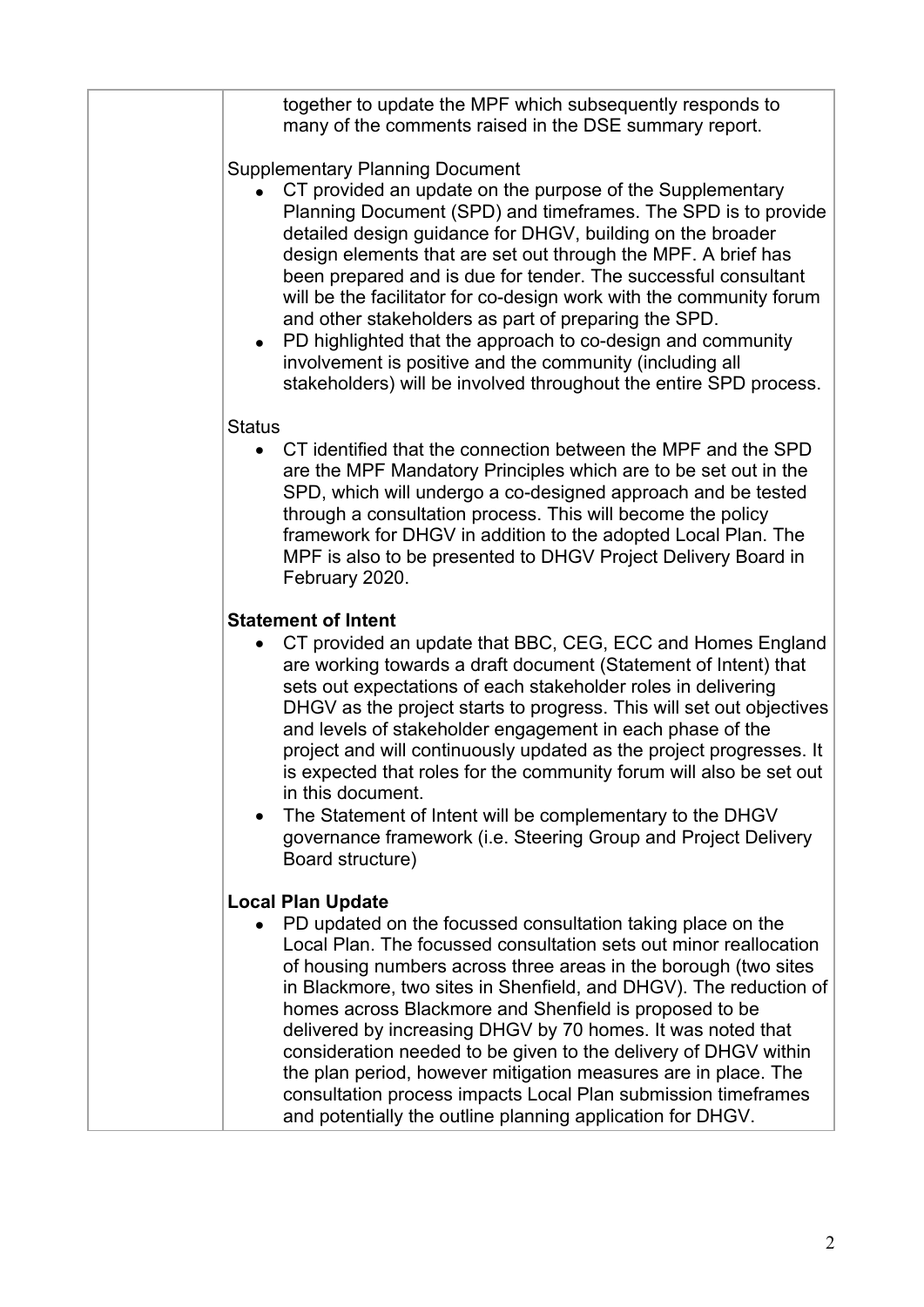|                    | JA noted that the addition of 70 homes at DHGV does not impact<br>the overall delivery of the project.<br>CH noted that the focussed consultation is due to a Council<br>decision to respond to specific resident concerns in Blackmore<br>and Shenfield. The consultation will finish on 26 November and<br>BBC are keen to submit the Local Plan as soon as possible<br>following this (likely January 2020).<br>PD explained that the Infrastructure Delivery Plan (IDP) has been<br>updated and published except for transportation costings. PD<br>noted that the transport assessment work continues, and a<br>presentation of findings for work on transport integration in the<br>Southern Brentwood Growth Corridor is to be held (17/12). This<br>work considers the wider transport network and cumulative<br>impacts from development proposals in the area including DHGV.<br>A key focus is the opportunity for a transport interchange at West<br>Horndon Station. Engagement has been occurring with various<br>stakeholders (such as neighbouring authorities, ECC, Highways<br>England, and c2c rail). The next step is to discuss further with<br>neighbouring authorities regarding principles, proposals and costs<br>to inform the IDP.<br>PD explained that the sequence of timing is to publish the IDP,<br>submit the Local Plan in January 2020.<br>HS asked about if there will be any impact from the Basildon air<br>quality issues raised by DEFRA. PD explained that BBC's view is<br>that we don't have the same impact currently due to lack of<br>population living/working near to the A127, but are mindful that<br>more development (such as DHGV) may lead to air quality issues<br>in the future. As such there is an overall view that a reduction of<br>speed on the A127 and a long-term change in vehicle behaviour |
|--------------------|----------------------------------------------------------------------------------------------------------------------------------------------------------------------------------------------------------------------------------------------------------------------------------------------------------------------------------------------------------------------------------------------------------------------------------------------------------------------------------------------------------------------------------------------------------------------------------------------------------------------------------------------------------------------------------------------------------------------------------------------------------------------------------------------------------------------------------------------------------------------------------------------------------------------------------------------------------------------------------------------------------------------------------------------------------------------------------------------------------------------------------------------------------------------------------------------------------------------------------------------------------------------------------------------------------------------------------------------------------------------------------------------------------------------------------------------------------------------------------------------------------------------------------------------------------------------------------------------------------------------------------------------------------------------------------------------------------------------------------------------------------------------------------------------------------------------------------------------------------------|
|                    | is needed and can be delivered along with growth in the area. The<br>Southern Brentwood Growth Corridor work on transport<br>integration provides a vision for this through a set of principles to<br>be applied to development. This will be presented on 17<br>December (landowners and stakeholders have been invited).                                                                                                                                                                                                                                                                                                                                                                                                                                                                                                                                                                                                                                                                                                                                                                                                                                                                                                                                                                                                                                                                                                                                                                                                                                                                                                                                                                                                                                                                                                                                     |
| 2.                 | <b>Outline Planning Application</b>                                                                                                                                                                                                                                                                                                                                                                                                                                                                                                                                                                                                                                                                                                                                                                                                                                                                                                                                                                                                                                                                                                                                                                                                                                                                                                                                                                                                                                                                                                                                                                                                                                                                                                                                                                                                                            |
| <b>Development</b> | CR explained that CEG are progressing with the Outline Planning                                                                                                                                                                                                                                                                                                                                                                                                                                                                                                                                                                                                                                                                                                                                                                                                                                                                                                                                                                                                                                                                                                                                                                                                                                                                                                                                                                                                                                                                                                                                                                                                                                                                                                                                                                                                |
| <b>Management</b>  | Application (OPA) and Environmental Statement preparation to                                                                                                                                                                                                                                                                                                                                                                                                                                                                                                                                                                                                                                                                                                                                                                                                                                                                                                                                                                                                                                                                                                                                                                                                                                                                                                                                                                                                                                                                                                                                                                                                                                                                                                                                                                                                   |
|                    | have a package ready by the end of the year.                                                                                                                                                                                                                                                                                                                                                                                                                                                                                                                                                                                                                                                                                                                                                                                                                                                                                                                                                                                                                                                                                                                                                                                                                                                                                                                                                                                                                                                                                                                                                                                                                                                                                                                                                                                                                   |
|                    | JA noted that the OPA will also be submitted to support the<br>examination of the Local Plan and show deliverability and as such<br>the application would be submitted following that.                                                                                                                                                                                                                                                                                                                                                                                                                                                                                                                                                                                                                                                                                                                                                                                                                                                                                                                                                                                                                                                                                                                                                                                                                                                                                                                                                                                                                                                                                                                                                                                                                                                                         |
|                    | DB noted that subject to broad objections, there would be an<br>option to submit earlier, however CEG does not want to prejudice<br>the Local Plan.                                                                                                                                                                                                                                                                                                                                                                                                                                                                                                                                                                                                                                                                                                                                                                                                                                                                                                                                                                                                                                                                                                                                                                                                                                                                                                                                                                                                                                                                                                                                                                                                                                                                                                            |
|                    | CR noted that CEG have until the end of the month (November) to<br>have a complete set of submission documents that will start going                                                                                                                                                                                                                                                                                                                                                                                                                                                                                                                                                                                                                                                                                                                                                                                                                                                                                                                                                                                                                                                                                                                                                                                                                                                                                                                                                                                                                                                                                                                                                                                                                                                                                                                           |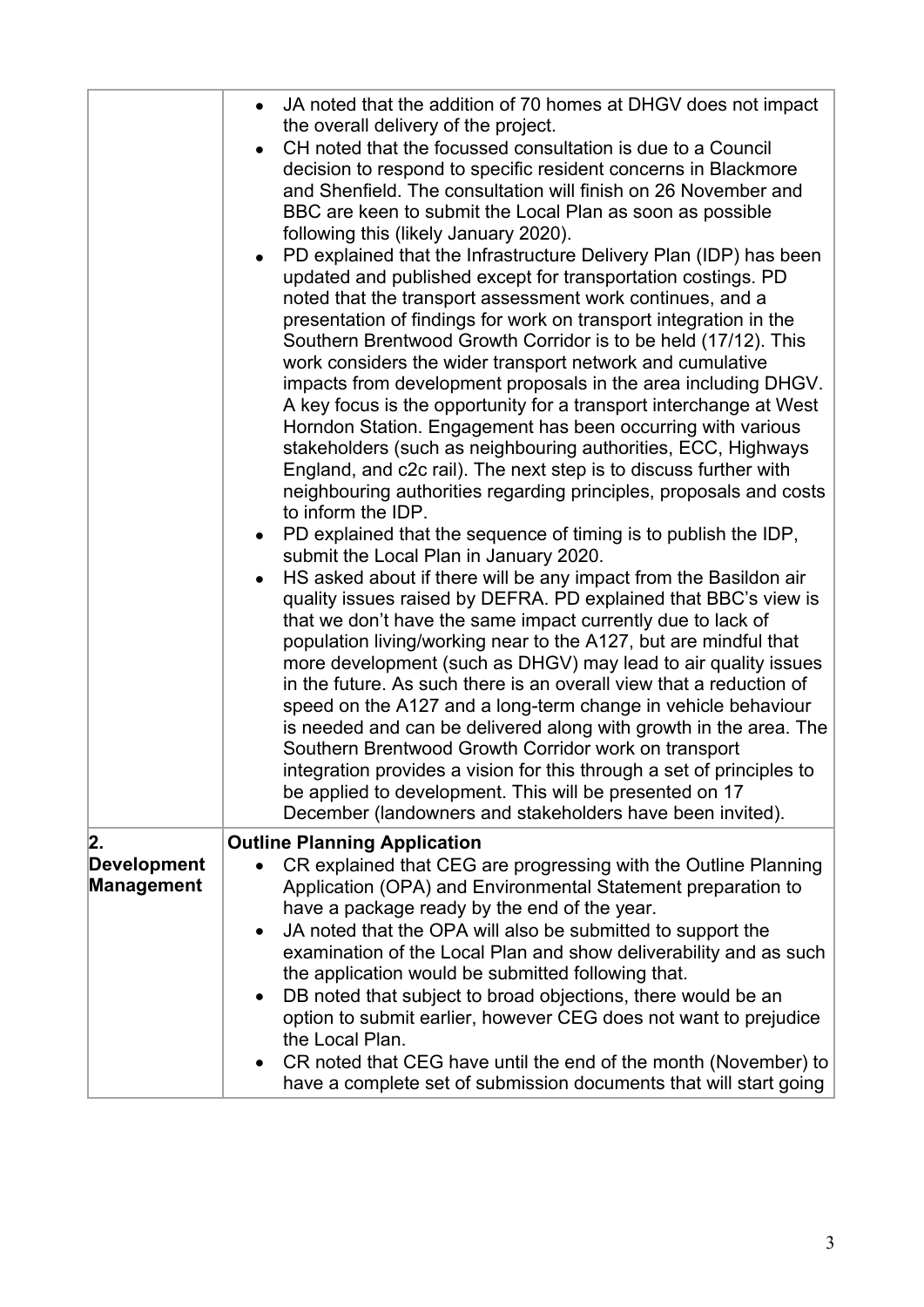|                             | through a due diligence process to ensure readiness for<br>submission.<br>DB explained we do not want 'in principle' objections when the<br>$\bullet$                                                                                                                                                                                                                                                                                                                                                                                                                                                                                                                                                                                                                                      |
|-----------------------------|--------------------------------------------------------------------------------------------------------------------------------------------------------------------------------------------------------------------------------------------------------------------------------------------------------------------------------------------------------------------------------------------------------------------------------------------------------------------------------------------------------------------------------------------------------------------------------------------------------------------------------------------------------------------------------------------------------------------------------------------------------------------------------------------|
|                             | application is submitted.<br>HS asked what 'matters' will be reserved. DB noted that access<br>$\bullet$<br>will be included in the OPA at present and that the SPD will work<br>alongside this process. JA explained that CEG are committed to<br>maintaining a collaborative way of working long term with Council<br>and all stakeholders, noting that CEG are committed to the long-<br>term delivery of the project.                                                                                                                                                                                                                                                                                                                                                                  |
|                             | <b>Timing of Outline Planning Application</b><br>JA explained that the application will be ready to be submitted at<br>$\bullet$                                                                                                                                                                                                                                                                                                                                                                                                                                                                                                                                                                                                                                                           |
|                             | the end of the year, however due to sequencing of local plan<br>submission have allowed up to Q2 2020 as an approximation.<br>CH/PD/CR noted the delay of Local Plan submission due to the<br>$\bullet$<br>focussed changes consultation, however this shouldn't impact on<br>the overall delivery of the project and the Local Plan will be<br>submitted January 2020.                                                                                                                                                                                                                                                                                                                                                                                                                    |
| 3. Community<br>Involvement | <b>Community Forum</b>                                                                                                                                                                                                                                                                                                                                                                                                                                                                                                                                                                                                                                                                                                                                                                     |
|                             | Link to Supplementary Planning Document<br>CT explained that the first community forum meeting was held on<br>15 October with a purpose to introduce DHGV to a wider group of<br>community stakeholders than had been involved in panning-<br>specific workshops to date.<br>CT noted that it provided an opportunity to explain to the<br>community the proposed DHGV masterplan framework and what<br>the next steps are for delivering the detailed design process for<br>DHGV.<br>CT explained that the community forum directly links with SPD<br>tender document and co-design approach or DHGV Detailed<br>Design SPD (set out below). The community forum will participate<br>in workshops (based on five themes) that will inform the SPD<br>document which is to be co-designed. |
|                             | <b>Ongoing Legacy</b><br>CT explained that BBC have been undertaking a number of site<br>visits to understand the range of legacy options available for<br>DHGV.<br>BBC are working on a legacy options paper to set out objectives<br>$\bullet$<br>for DHGV legacy arrangements, with a roundtable meeting to be<br>held early 2020 to progress legacy arrangements ahead of next<br>community forum.<br>PD noted that the community forum provides the opportunity for<br>the Community to evolve into long term Community Board for<br>DHGV as part of the legacy arrangement and decision makers at                                                                                                                                                                                    |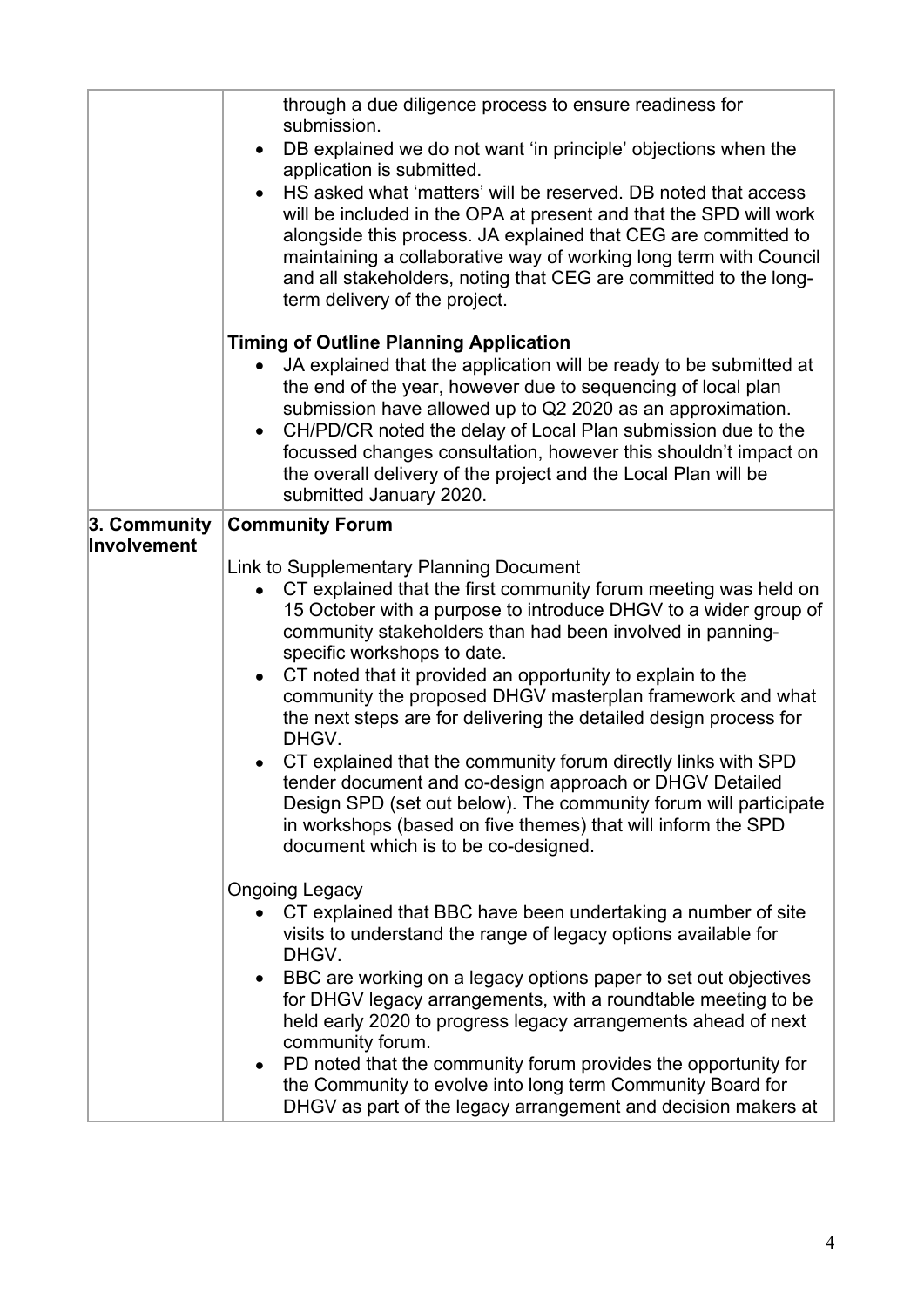|                                 | DHGV. BBC are mindful that the nature of DHGV's community will<br>change as the project progresses.                                                                                                                                                                                                                                                                                                                                                                                                                                                                                                                                                    |
|---------------------------------|--------------------------------------------------------------------------------------------------------------------------------------------------------------------------------------------------------------------------------------------------------------------------------------------------------------------------------------------------------------------------------------------------------------------------------------------------------------------------------------------------------------------------------------------------------------------------------------------------------------------------------------------------------|
|                                 | <b>Youth Workshops</b><br>CT provided update that youth workshops were held to engage<br>with local schools (primary, secondary, special education) to<br>understand youth needs and help inform SPD for DHGV.<br>CT explained that they were successful and positive events, with<br>$\bullet$<br>great feedback from students and teachers. The following next<br>steps will occur:<br>A resource pack to be developed for youth engagement for<br>$\circ$<br>other Garden Communities; and<br>Workshop summary outcomes/ recommendations from<br>$\circ$<br>youth perspective for DHGV to help inform SPD.                                          |
| 4. Any Other<br><b>Business</b> | <b>Statement of Common Ground</b><br>HS questioned the progress of Statements of Common Ground<br>(SoCG) between BBC and neighbouring authorities. PD provided<br>an update noting that signed SoCGs would be developed up to<br>submission. Ongoing cooperation will take place during<br>examination. PD noted that BBC has engaged with Thurrock<br>Council regarding objections.                                                                                                                                                                                                                                                                   |
|                                 | <b>Joint Strategic Plan</b><br>HS asked about an update on the South Essex Joint Strategic<br>$\bullet$<br>Plan (JSP) and PD explained that it is expected that the South<br>Essex Statement of Community Involvement is planned for<br>consultation in the new year followed by an 'Issues Consultation'<br>on the JSP. The Issues Consultation will show broad locations for<br>growth.                                                                                                                                                                                                                                                              |
|                                 | <b>Determination</b><br>JA asked about determination timeframe for OPA and PD<br>$\bullet$<br>explained that we would be looking at a determination when the<br>inspector indicates support for local plan adoption. JA asked<br>whether the application would be determined by planning<br>committee or full Council. PD set out that it would be determined<br>in the same way as other applications and so planning committee<br>would likely decide following officer recommendation. There was a<br>discussion about the experience of other authorities determining<br>strategic development applications. CT took away an action to<br>resolve. |
|                                 | <b>Resourcing</b><br>MJ asked for assurance about the adequacy of BBC's resources<br>considering the likelihood of increased planning applications in<br>future. PD explained that there is dedicated officer resource to the<br>DHGV project funded by Homes England. CH confirmed that the<br>project is a corporate priority and we are prioritising this.                                                                                                                                                                                                                                                                                          |